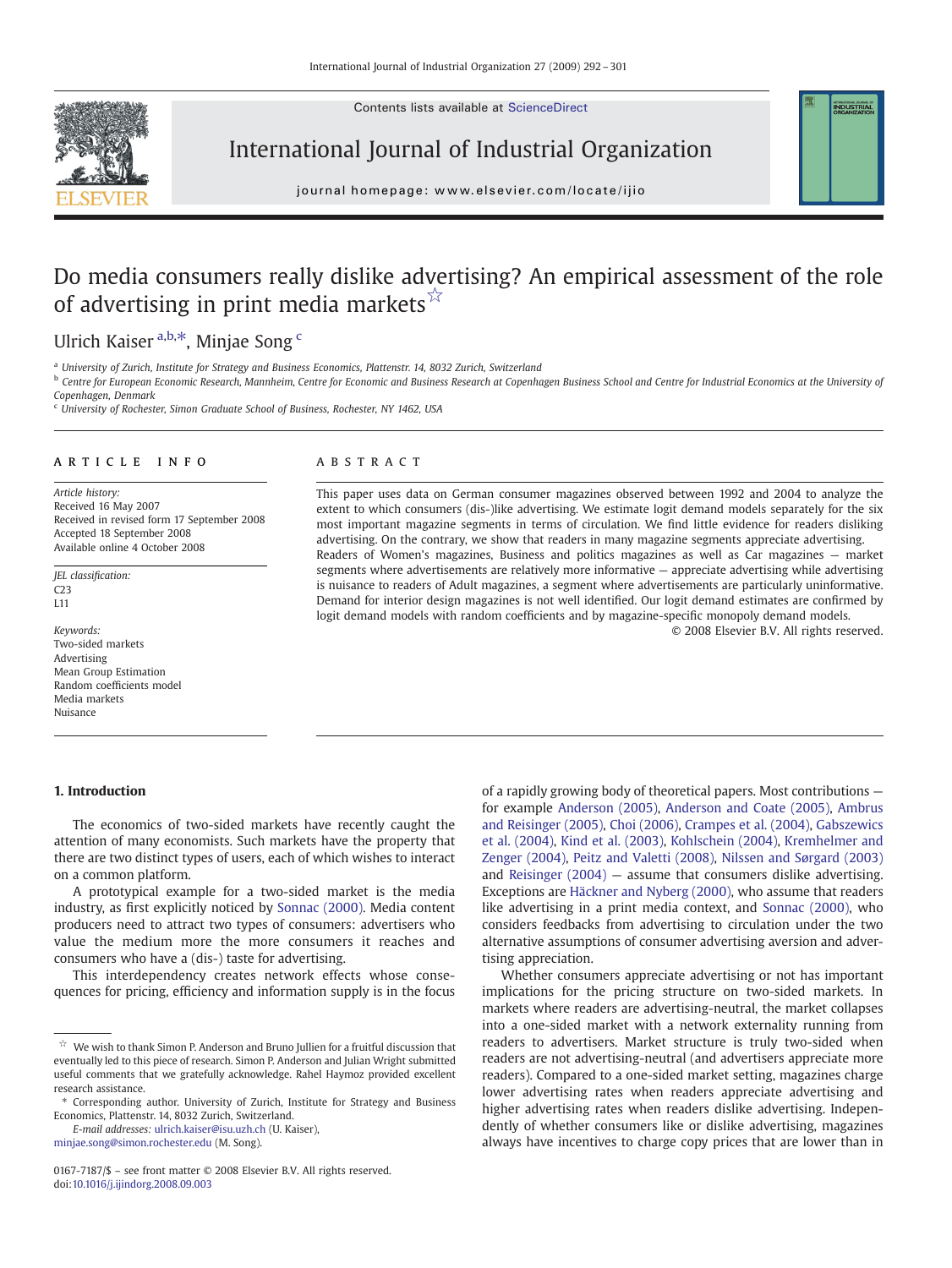a one-sided market to enhance advertising demand (as long as advertisers value readers). If advertisers have no appreciation for readers and readers are advertising neutral, media markets constitute a standard one-sided market.

The present paper estimates readers' taste for advertising. We use quarterly data on magazine circulation in Germany, the second largest print media market in the world ([FIPP, 2004\)](#page--1-0). We estimate consumer demand for the six most relevant magazine segments in terms of circulation and advertising revenue using a discrete choice demand model.

Since we estimate a consumer utility function, we can draw inference about consumer preferences based on the sign and magnitude of the corresponding characteristics coefficients. We treat both price and advertising as endogenous variables in our estimations, thereby recognizing that advertising share, defined as the ratio of advertising pages to content (non-advertising) pages, may be correlated with demand shocks or unobserved quality shocks.

Our main result is that there is little evidence for readers disliking advertising. On the contrary, we show that readers in most magazine segments actually appreciate advertising. Consumers of TV and Women's magazines appreciate advertising most, followed by consumers of Car and Business and politics magazines. Consumers of Adult magazines are indifferent with respect to advertisements. Demand for Interior design magazines is not well identified.

A supply side explanation is that each magazine segment carries advertisements that come with different degrees of informativeness. In order to explore this explanation further, we purchased samples of magazines from each segment and measured the degree to which advertising is informative, thereby using a methodology developed by [Resnik and Stern \(1977\)](#page--1-0). We find that the degree to which advertising is informative is above average in the Women's, Car and TV magazine segments. This finding, combined with our estimation results, suggests that consumers appear to appreciate advertisements in segments with a high degree of advertising informativeness. We interpret this as consumers liking informative advertising.

These findings can be explained by both demand side and supply side factors. A demand side explanation is that consumers in different segments are heterogenous with respect to their advertising preferences. For example, a typical TV magazine consumer may appreciate advertising more than a typical Car or Business and politics magazine consumer.

Our results suggest that assuming consumers dislike advertising may not be an appropriate assumption. [Kaiser and Wright \(2006\)](#page--1-0) consider eight German duopoly markets for magazines and find positive effects of advertising on circulation as well. [Bogart \(1989\)](#page--1-0) and [Rosse \(1980\)](#page--1-0) consider US newspapers and provide a similar conclusion using simple linear (monopoly) demand models that do not account for potential endogeneity.

The rest of the paper is organized as follows: Section 2 presents our empirical model. Section 3 describes our data. Section 4 present our empirical results. Specification tests follow in Section 5. Section 6 concludes.

### 2. Empirical approach

### 2.1. Empirical model

Our main empirical model maps the magazine characteristics such as copy price, the number of content pages and our variable of main interest, the number of advertising pages relative to the number of content pages, to magazine market shares. We estimate logit demand models separately for the six segments Women's, Business and politics, Car, Interior design, TV and Adult magazines.

The model assumes that magazines in the same segment are potential substitutes to one another. This assumption is substantiated by [Dewenter and Kaiser \(2006\)](#page--1-0) who use second choice data from a consumer survey to show that a magazine's best substitutes is a magazine from the same segment. We test this assumption in Section 5 by estimating cross elasticities using a log-linear demand model. However, we ignore possible complementarity between different segments.

We are aware of that the logit model we use has limited substitution patterns. That is, the own- and cross-price elasticities are solely determined by the price coefficient and market shares. Moreover, consumer heterogeneity is independent of magazine characteristics. Using random coefficients mitigates these limitations, but we are skeptical about identifying the random coefficient with our data set. Consumer distributions from multiple markets or micro choice data are commonly used to identify the random coefficient logit model ([Nevo, 2001; Petrin, 2002](#page--1-0)). We do not, however, have micro choice data or even multimarket data at our disposal. Moreover, we observe the same market repeatedly over time so we would need to fix the consumer distribution for all periods. Despite our data restrictions we estimate the random coefficient logit model and report the corresponding estimation results in Section 5 to support the evidence generated by our logit model without random coefficients.

Our demand model defines indirect consumer utility as

$$
u_{ijt} = x_{jt}\beta - \alpha p_{jt} + \gamma_t + \eta_j + \xi_{jt} + \varepsilon_{ijt},
$$
\n<sup>(1)</sup>

where  $x_{it}$  denotes product j's observed characteristics at time t,  $p_{it}$ product j's price at time t,  $\gamma_t$  time dummy variables,  $\eta_i$  a magazinespecific dummy variable,  $\xi_{it}$  magazine-specific unobserved characteristics at time t and  $\varepsilon_{ijt}$  an idiosyncratic logit error term. The observed characteristics include a constant term, the number of content pages, advertising share and a dummy variable for magazines not published quarterly. The term  $\eta_i$  controls for magazine specific quality that does not vary over time. We include this dummy variable for magazines we observe for at least than ten periods.

Our model requires the definition of "market size" which implicitly defines the demand for the "outside good". For Women's magazines we use the number of women above 14 years of age with German residency. For Adult magazines and Business and politics magazines we use the number of males above 14 years of age with Germany residency. For the other segments we use the number of German residents above 14 years of age.

### 2.2. Identification

We allow for two endogenous variables in our estimation. One is price and the other is advertising share. These two variables are likely to be correlated with demand shocks or unobserved magazine characteristics, the term  $\xi_{it}$  in Eq. (1). We interpret  $\xi_{it}$  as a contentrelated quality shock that consumers observe but the econometrician does not. All other things being equal, a positive quality shock is likely to increase price but decrease advertising share. So we expect an unobserved quality shock to be positively correlated with price and negatively correlated with advertising share. However, this unobserved quality shock is unlikely to be correlated across magazine segments.

We therefore use observed characteristics in other segments as instrumental variables. Our identifying assumption is that a magazine's unobserved quality shock in a given period is not correlated with observed magazine characteristics in the other segments in the same period. For example, a quality shock in the Women's magazine segment should not affect prices in the Adult magazine segment. For each magazine in a given period we compute its own publisher's average price and advertising share in the other five segments in the same period. We also compute the other publishers' average prices and advertising shares in the other five segments. This produces five own publisher's average prices, five own publisher's advertising